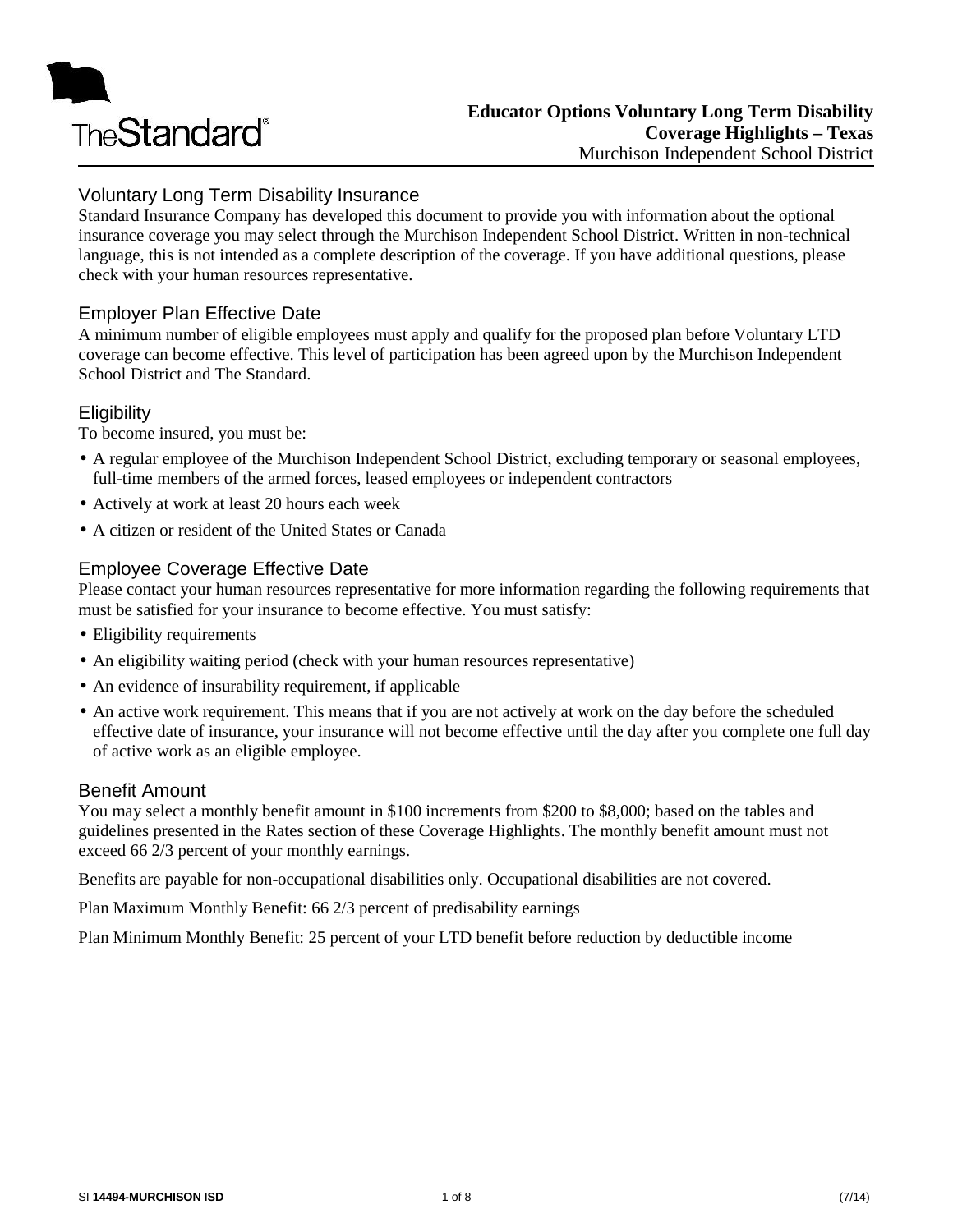## Benefit Waiting Period and Maximum Benefit Period

The benefit waiting period is the period of time that you must be continuously disabled before benefits become payable. Benefits are not payable during the benefit waiting period. The maximum benefit period is the period for which benefits are payable. The benefit waiting period and maximum benefit period associated with your plan options are shown below:

| Accidental Injury  | <b>Other Disability</b> | Maximum Benefit Period                        |
|--------------------|-------------------------|-----------------------------------------------|
| $0 \, \text{days}$ | 7 days                  | 5 Years for Sickness & To Age 65 for Accident |
| 14 days            | 14 days                 | 5 Years for Sickness & To Age 65 for Accident |
| 30 days            | 30 days                 | 5 Years for Sickness & To Age 65 for Accident |
| 60 days            | 60 days                 | 5 Years for Sickness & To Age 65 for Accident |
| 90 days            | 90 days                 | 5 Years for Sickness & To Age 65 for Accident |
| 180 days           | 180 days                | 5 Years for Sickness & To Age 65 for Accident |
| $0 \, \text{days}$ | 7 days                  | To Age 65 for both Sickness & Accident        |
| 14 days            | 14 days                 | To Age 65 for both Sickness & Accident        |
| 30 days            | 30 days                 | To Age 65 for both Sickness & Accident        |
| 60 days            | 60 days                 | To Age 65 for both Sickness & Accident        |
| 90 days            | 90 days                 | To Age 65 for both Sickness & Accident        |
| 180 days           | 180 days                | To Age 65 for both Sickness & Accident        |
|                    |                         |                                               |

#### **Options 1-6: Maximum Benefit Period of 5 years for Sickness**

If you become disabled before age 62, LTD benefits may continue during disability for 5 years. If you become disabled at age 62 or older, the benefit duration is determined by your age when disability begins:

| <u>Age</u> | Maximum Benefit Period |
|------------|------------------------|
| 62         | 3 years 6 months       |
| 63         | 3 years                |
| 64         | 2 years 6 months       |
| 65         | 2 years                |
| 66         | 1 year 9 months        |
| 67         | 1 year 6 months        |
| 68         | 1 year 3 months        |
|            | 1 year                 |
|            |                        |

#### **Options 1-6: Maximum Benefit Period To Age 65 for Accident**

## **Options 7-12: Maximum Benefit Period To Age 65 for Sickness and Accident**

If you become disabled before age 62, LTD benefits may continue during disability until you reach age 65. If you become disabled at age 62 or older, the benefit duration is determined by your age when disability begins:

| <u>Age</u> | <b>Maximum Benefit Period</b> |
|------------|-------------------------------|
| 62         | 3 years 6 months              |
| 63         | 3 years                       |
| 64         | 2 years 6 months              |
| 65         | 2 years                       |
| 66         | 1 year 9 months               |
| 67         | 1 year 6 months               |
| 68         | 1 year 3 months               |
|            | 1 year                        |
|            |                               |

#### First Day Hospital Benefit

With this benefit, if an insured employee is hospital confined for at least four hours, is admitted as an inpatient and is charged room and board during the benefit waiting period, the benefit waiting period will be satisfied. Benefits become payable on the date of hospitalization; the maximum benefit period also begins on that date. This feature is included only on LTD plans with benefit waiting periods of 30 days or less.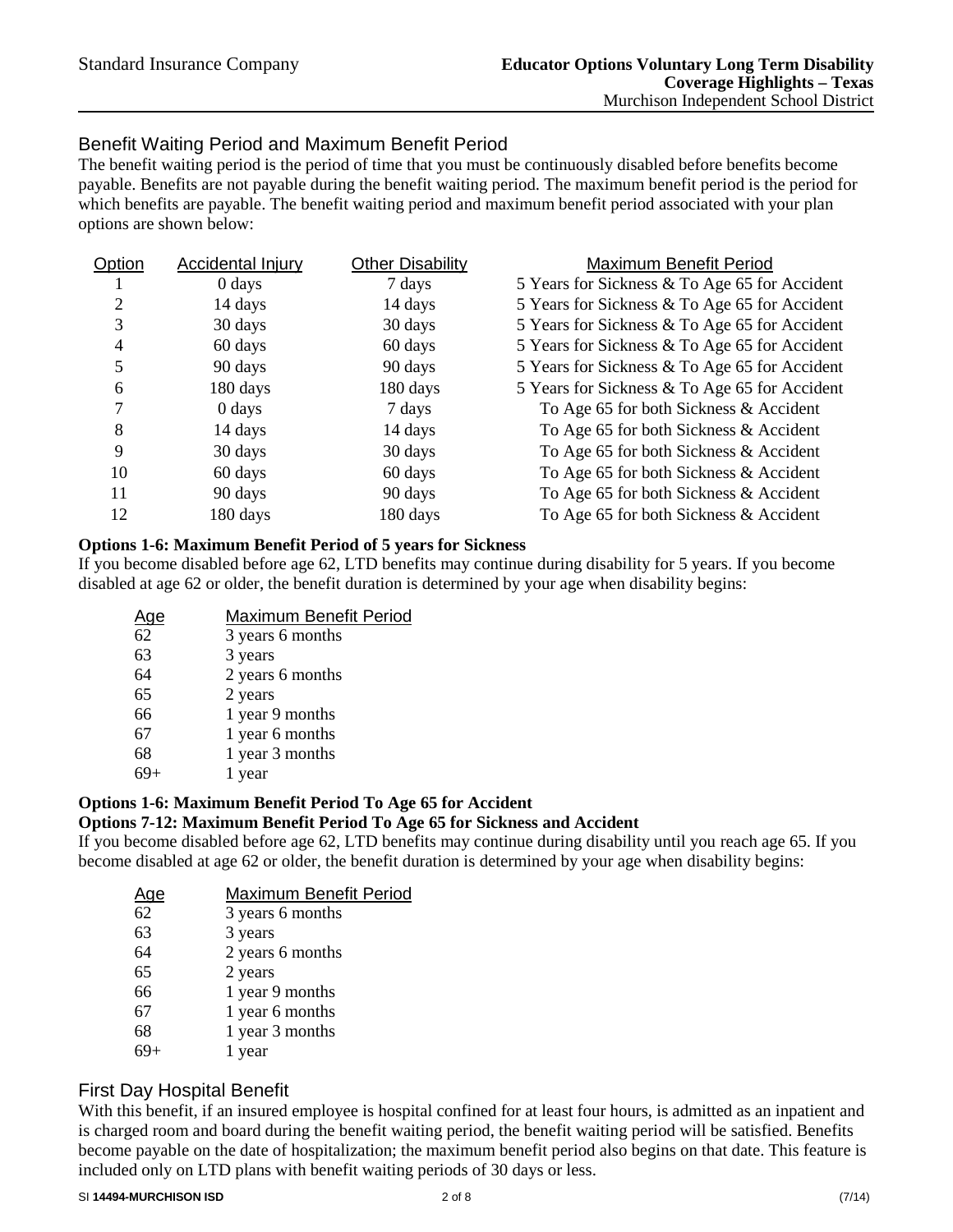## Preexisting Condition Exclusion

A detailed description of the preexisting condition exclusion is included in the Group Policy. If you have questions, please check with your human resources representative.

Preexisting Condition Period: The 90-day period just before your insurance becomes effective

Exclusion Period: 12 months

#### Preexisting Condition Waiver

The Standard may pay benefits for up to 90 days even if you have a preexisting condition. After 90 days, The Standard will continue benefits only if the preexisting condition exclusion does not apply.

#### Own Occupation Period

For the plan's definition of disability, as described in your brochure, the own occupation period is the first 24 months for which LTD benefits are paid.

## Any Occupation Period

The any occupation period begins at the end of the own occupation period and continues until the end of the maximum benefit period.

#### Other LTD Features

- **Employee Assistance Program (EAP)** This program offers support, guidance and resources that can help an employee resolve personal issues and meet life's challenges.
- **Family Care Expense Adjustment** Disabled employees faced with the added expense of family care when returning to work may receive combined income from LTD benefits and work earnings in excess of 100 percent of indexed predisability earnings during the first 12 months immediately after a disabled employee's return to work.
- **Special Dismemberment Provision –** If an employee suffers a lost as a result of an accident, the employee will be considered disabled for the applicable Minimum Benefit Period and can extend beyond the end of the Maximum Benefit Period
- **Reasonable Accommodation Expense Benefit** Subject to The Standard's prior approval, this benefit allows us to pay up to \$25,000 of an employer's expenses toward work-site modifications that result in a disabled employee's return to work.
- **Survivor Benefit** A Survivor Benefit may also be payable. This benefit can help to address a family's financial need in the event of the employee's death.
- **Return to Work (RTW) Incentive** The Standard's RTW Incentive is one of the most comprehensive in the employee benefits history. For the first 12 months after returning to work, the employee's LTD benefit will not be reduced by work earnings until work earnings plus the LTD benefit exceed 100 percent of predisability earnings. After that period, only 50 percent of work earnings are deducted.
- **Rehabilitation Plan Provision** Subject to The Standard's prior approval, rehabilitation incentives may include training and education expense, family (child and elder) care expenses, and job-related and job search expenses.

#### When Benefits End

LTD benefits end automatically on the earliest of:

- The date you are no longer disabled
- The date your maximum benefit period ends
- The date you die
- The date benefits become payable under any other LTD plan under which you become insured through employment during a period of temporary recovery
- The date you fail to provide proof of continued disability and entitlement to benefits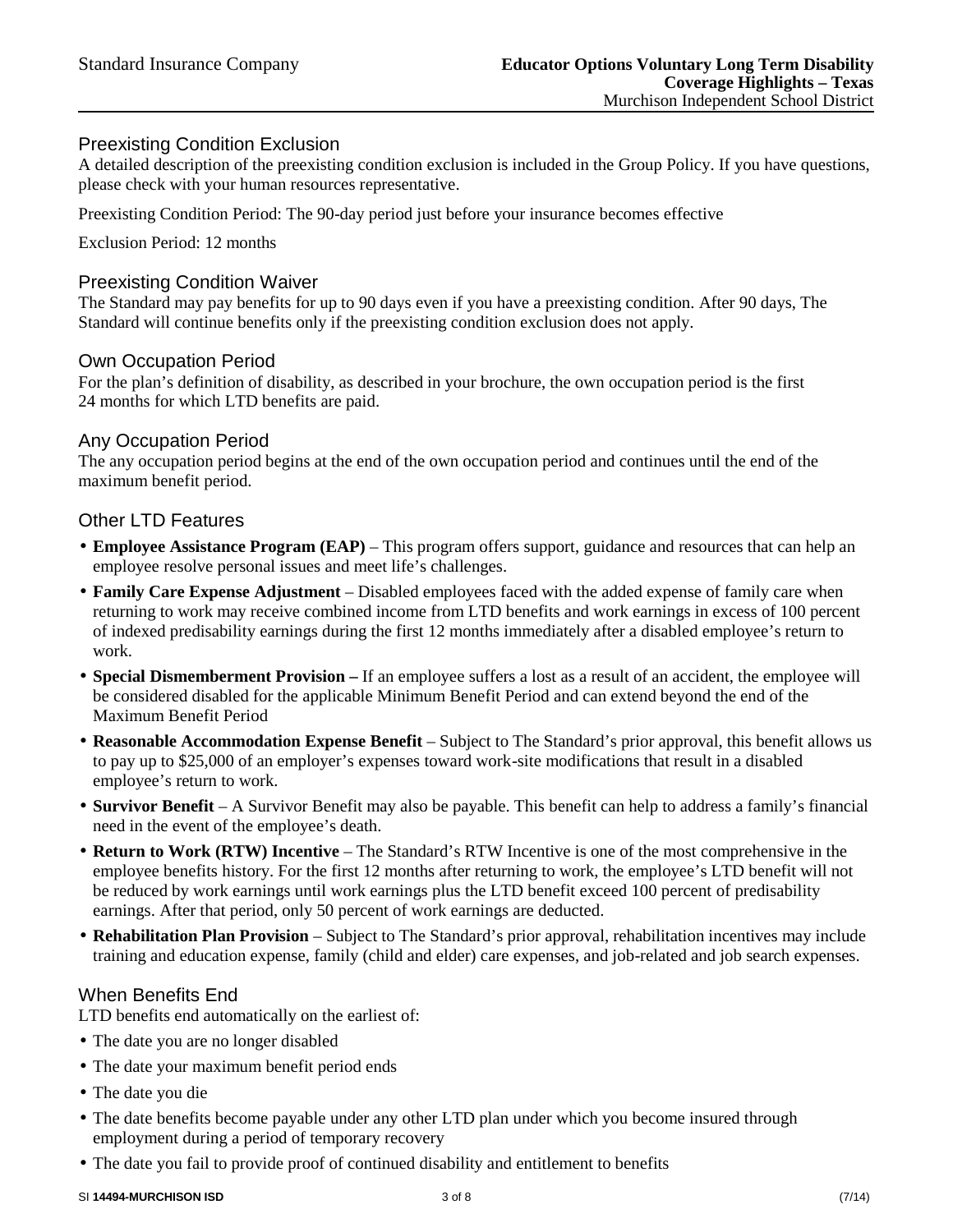## Rates

Employees can select a monthly LTD benefit ranging from a minimum of \$200 to a maximum amount based on how much they earn. Referencing the appropriate attached charts, follow these steps to find the monthly cost for your desired level of monthly LTD benefit and benefit waiting period:

- 1. Find the maximum LTD benefit by locating the amount of your earnings in either the Annual Earnings or Monthly Earnings column. The LTD benefit amount shown associated with these earnings is the maximum amount you can receive. If your earnings fall between two amounts, you must select the lower amount.
- 2. Select the desired monthly LTD benefit between the minimum of \$200 and the determined maximum amount, making sure not to exceed the maximum for your earnings.
- 3. In the same row, select the desired benefit waiting period to see the monthly cost for that selection.

If you have questions regarding how to determine your monthly LTD benefit, the benefit waiting period, or the premium payment of your desired benefit, please contact your human resources representative.

## Group Insurance Certificate

If you become insured, you will receive a group insurance certificate containing a detailed description of the insurance coverage. The information presented above is controlled by the group policy and does not modify it in any way. The controlling provisions are in the group policy issued by Standard Insurance Company.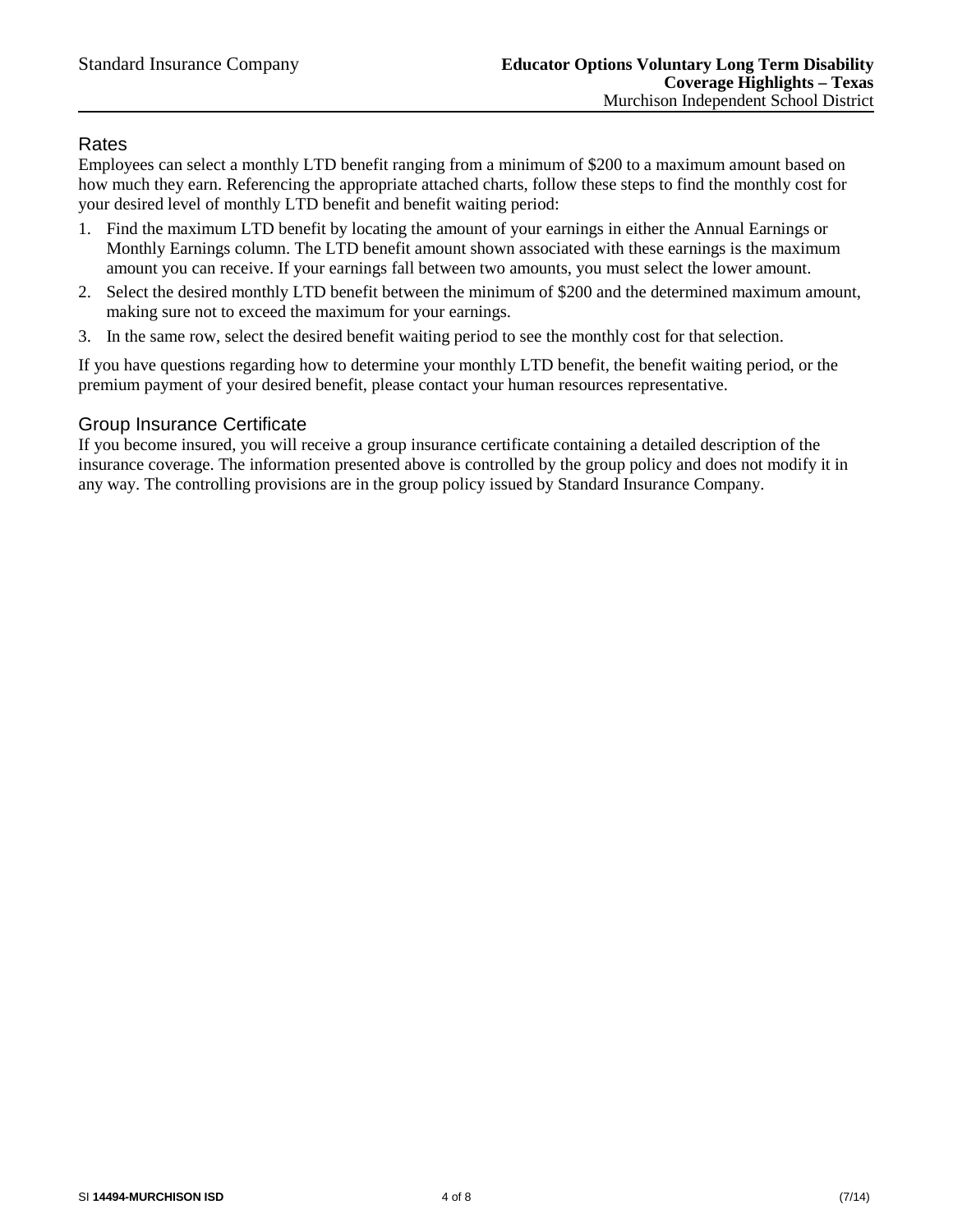## Options 1-6:

|               |                 |                                     |                       |           |           | <b>Accident/Sickness Benefit Waiting Period</b> |         |         |  |
|---------------|-----------------|-------------------------------------|-----------------------|-----------|-----------|-------------------------------------------------|---------|---------|--|
| <b>Annual</b> | <b>Monthly</b>  | <b>Monthly</b><br><b>Disability</b> | <b>Cost Per Month</b> |           |           |                                                 |         |         |  |
| Earnings      | <b>Earnings</b> | <b>Benefit</b>                      | $0 - 7$               | $14 - 14$ | $30 - 30$ | 60-60                                           | 90-90   | 180-180 |  |
| 3,600         | 300             | 200                                 | \$7.20                | \$6.26    | \$5.40    | \$3.50                                          | \$2.98  | \$2.28  |  |
| 5,400         | 450             | 300                                 | \$10.80               | \$9.39    | \$8.10    | \$5.25                                          | \$4.47  | \$3.42  |  |
| 7,200         | 600             | 400                                 | \$14.40               | \$12.52   | \$10.80   | \$7.00                                          | \$5.96  | \$4.56  |  |
| 9,000         | 750             | 500                                 | \$18.00               | \$15.65   | \$13.50   | \$8.75                                          | \$7.45  | \$5.70  |  |
| 10,800        | 900             | 600                                 | \$21.60               | \$18.78   | \$16.20   | \$10.50                                         | \$8.94  | \$6.84  |  |
| 12,600        | 1,050           | 700                                 | \$25.20               | \$21.91   | \$18.90   | \$12.25                                         | \$10.43 | \$7.98  |  |
| 14,400        | 1,200           | 800                                 | \$28.80               | \$25.04   | \$21.60   | \$14.00                                         | \$11.92 | \$9.12  |  |
| 16,200        | 1,350           | 900                                 | \$32.40               | \$28.17   | \$24.30   | \$15.75                                         | \$13.41 | \$10.26 |  |
| 18,000        | 1,500           | 1,000                               | \$36.00               | \$31.30   | \$27.00   | \$17.50                                         | \$14.90 | \$11.40 |  |
| 19,800        | 1,650           | 1,100                               | \$39.60               | \$34.43   | \$29.70   | \$19.25                                         | \$16.39 | \$12.54 |  |
| 21,600        | 1,800           | 1,200                               | \$43.20               | \$37.56   | \$32.40   | \$21.00                                         | \$17.88 | \$13.68 |  |
| 23,400        | 1,950           | 1,300                               | \$46.80               | \$40.69   | \$35.10   | \$22.75                                         | \$19.37 | \$14.82 |  |
| 25,200        | 2,100           | 1,400                               | \$50.40               | \$43.82   | \$37.80   | \$24.50                                         | \$20.86 | \$15.96 |  |
| 27,000        | 2,250           | 1,500                               | \$54.00               | \$46.95   | \$40.50   | \$26.25                                         | \$22.35 | \$17.10 |  |
| 28,800        | 2,400           | 1,600                               | \$57.60               | \$50.08   | \$43.20   | \$28.00                                         | \$23.84 | \$18.24 |  |
| 30,600        | 2,550           | 1,700                               | \$61.20               | \$53.21   | \$45.90   | \$29.75                                         | \$25.33 | \$19.38 |  |
| 32,400        | 2,700           | 1,800                               | \$64.80               | \$56.34   | \$48.60   | \$31.50                                         | \$26.82 | \$20.52 |  |
| 34,200        | 2,850           | 1,900                               | \$68.40               | \$59.47   | \$51.30   | \$33.25                                         | \$28.31 | \$21.66 |  |
| 36,000        | 3,000           | 2,000                               | \$72.00               | \$62.60   | \$54.00   | \$35.00                                         | \$29.80 | \$22.80 |  |
| 37,800        | 3,150           | 2,100                               | \$75.60               | \$65.73   | \$56.70   | \$36.75                                         | \$31.29 | \$23.94 |  |
| 39,600        | 3,300           | 2,200                               | \$79.20               | \$68.86   | \$59.40   | \$38.50                                         | \$32.78 | \$25.08 |  |
| 41,400        | 3,450           | 2,300                               | \$82.80               | \$71.99   | \$62.10   | \$40.25                                         | \$34.27 | \$26.22 |  |
| 43,200        | 3,600           | 2,400                               | \$86.40               | \$75.12   | \$64.80   | \$42.00                                         | \$35.76 | \$27.36 |  |
| 45,000        | 3,750           | 2,500                               | \$90.00               | \$78.25   | \$67.50   | \$43.75                                         | \$37.25 | \$28.50 |  |
| 46,800        | 3,900           | 2,600                               | \$93.60               | \$81.38   | \$70.20   | \$45.50                                         | \$38.74 | \$29.64 |  |
| 48,600        | 4,050           | 2,700                               | \$97.20               | \$84.51   | \$72.90   | \$47.25                                         | \$40.23 | \$30.78 |  |
| 50,400        | 4,200           | 2,800                               | \$100.80              | \$87.64   | \$75.60   | \$49.00                                         | \$41.72 | \$31.92 |  |
| 52,200        | 4,350           | 2,900                               | \$104.40              | \$90.77   | \$78.30   | \$50.75                                         | \$43.21 | \$33.06 |  |
| 54,000        | 4,500           | 3,000                               | \$108.00              | \$93.90   | \$81.00   | \$52.50                                         | \$44.70 | \$34.20 |  |
| 55,800        | 4,650           | 3,100                               | \$111.60              | \$97.03   | \$83.70   | \$54.25                                         | \$46.19 | \$35.34 |  |
| 57,600        | 4,800           | 3,200                               | \$115.20              | \$100.16  | \$86.40   | \$56.00                                         | \$47.68 | \$36.48 |  |
| 59,400        | 4,950           | 3,300                               | \$118.80              | \$103.29  | \$89.10   | \$57.75                                         | \$49.17 | \$37.62 |  |
| 61,200        | 5,100           | 3,400                               | \$122.40              | \$106.42  | \$91.80   | \$59.50                                         | \$50.66 | \$38.76 |  |
| 63,000        | 5,250           | 3,500                               | \$126.00              | \$109.55  | \$94.50   | \$61.25                                         | \$52.15 | \$39.90 |  |
| 64,800        | 5,400           | 3,600                               | \$129.60              | \$112.68  | \$97.20   | \$63.00                                         | \$53.64 | \$41.04 |  |
| 66,600        | 5,550           | 3,700                               | \$133.20              | \$115.81  | \$99.90   | \$64.75                                         | \$55.13 | \$42.18 |  |
| 68,400        | 5,700           | 3,800                               | \$136.80              | \$118.94  | \$102.60  | \$66.50                                         | \$56.62 | \$43.32 |  |
| 70,200        | 5,850           | 3,900                               | \$140.40              | \$122.07  | \$105.30  | \$68.25                                         | \$58.11 | \$44.46 |  |
| 72,000        | 6,000           | 4,000                               | \$144.00              | \$125.20  | \$108.00  | \$70.00                                         | \$59.60 | \$45.60 |  |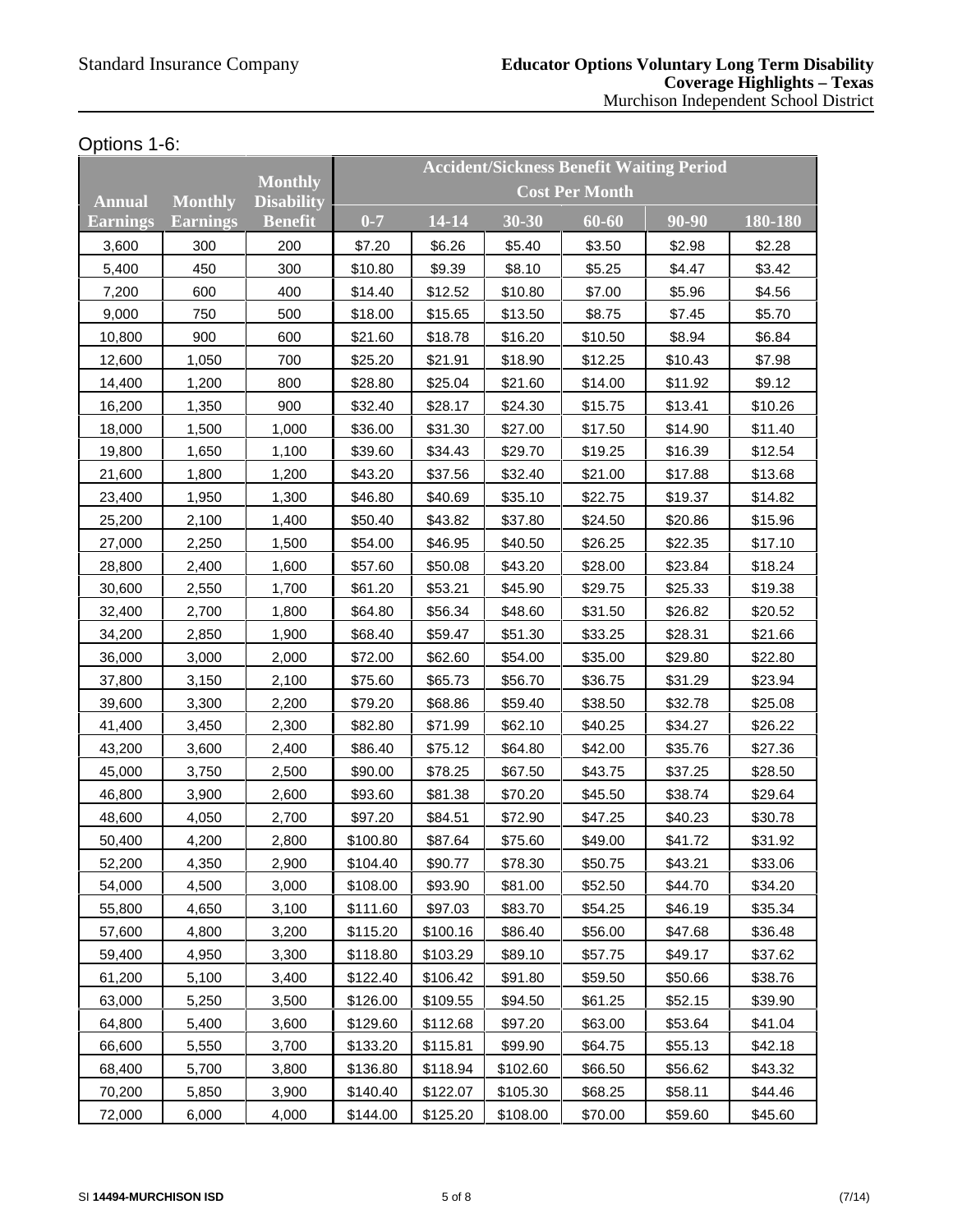# Options 1-6 (Continued):

|               |                 |                                     |                       |           |          | <b>Accident/Sickness Benefit Waiting Period</b> |          |         |  |
|---------------|-----------------|-------------------------------------|-----------------------|-----------|----------|-------------------------------------------------|----------|---------|--|
| <b>Annual</b> | <b>Monthly</b>  | <b>Monthly</b><br><b>Disability</b> | <b>Cost Per Month</b> |           |          |                                                 |          |         |  |
| Earnings      | <b>Earnings</b> | <b>Benefit</b>                      | $0 - 7$               | $14 - 14$ | 30-30    | 60-60                                           | 90-90    | 180-180 |  |
| 73,800        | 6,150           | 4,100                               | \$147.60              | \$128.33  | \$110.70 | \$71.75                                         | \$61.09  | \$46.74 |  |
| 75,600        | 6,300           | 4,200                               | \$151.20              | \$131.46  | \$113.40 | \$73.50                                         | \$62.58  | \$47.88 |  |
| 77,400        | 6,450           | 4,300                               | \$154.80              | \$134.59  | \$116.10 | \$75.25                                         | \$64.07  | \$49.02 |  |
| 79,200        | 6,600           | 4,400                               | \$158.40              | \$137.72  | \$118.80 | \$77.00                                         | \$65.56  | \$50.16 |  |
| 81,000        | 6,750           | 4,500                               | \$162.00              | \$140.85  | \$121.50 | \$78.75                                         | \$67.05  | \$51.30 |  |
| 82,800        | 6,900           | 4,600                               | \$165.60              | \$143.98  | \$124.20 | \$80.50                                         | \$68.54  | \$52.44 |  |
| 84,600        | 7,050           | 4,700                               | \$169.20              | \$147.11  | \$126.90 | \$82.25                                         | \$70.03  | \$53.58 |  |
| 86,400        | 7,200           | 4,800                               | \$172.80              | \$150.24  | \$129.60 | \$84.00                                         | \$71.52  | \$54.72 |  |
| 88,200        | 7,350           | 4,900                               | \$176.40              | \$153.37  | \$132.30 | \$85.75                                         | \$73.01  | \$55.86 |  |
| 90,000        | 7,500           | 5,000                               | \$180.00              | \$156.50  | \$135.00 | \$87.50                                         | \$74.50  | \$57.00 |  |
| 91,800        | 7,650           | 5,100                               | \$183.60              | \$159.63  | \$137.70 | \$89.25                                         | \$75.99  | \$58.14 |  |
| 93,600        | 7,800           | 5,200                               | \$187.20              | \$162.76  | \$140.40 | \$91.00                                         | \$77.48  | \$59.28 |  |
| 95,400        | 7,950           | 5,300                               | \$190.80              | \$165.89  | \$143.10 | \$92.75                                         | \$78.97  | \$60.42 |  |
| 97,200        | 8,100           | 5,400                               | \$194.40              | \$169.02  | \$145.80 | \$94.50                                         | \$80.46  | \$61.56 |  |
| 99,000        | 8,250           | 5,500                               | \$198.00              | \$172.15  | \$148.50 | \$96.25                                         | \$81.95  | \$62.70 |  |
| 100,800       | 8,400           | 5,600                               | \$201.60              | \$175.28  | \$151.20 | \$98.00                                         | \$83.44  | \$63.84 |  |
| 102,600       | 8,550           | 5,700                               | \$205.20              | \$178.41  | \$153.90 | \$99.75                                         | \$84.93  | \$64.98 |  |
| 104,400       | 8,700           | 5,800                               | \$208.80              | \$181.54  | \$156.60 | \$101.50                                        | \$86.42  | \$66.12 |  |
| 106,200       | 8,850           | 5,900                               | \$212.40              | \$184.67  | \$159.30 | \$103.25                                        | \$87.91  | \$67.26 |  |
| 108,000       | 9,000           | 6,000                               | \$216.00              | \$187.80  | \$162.00 | \$105.00                                        | \$89.40  | \$68.40 |  |
| 109,800       | 9,150           | 6,100                               | \$219.60              | \$190.93  | \$164.70 | \$106.75                                        | \$90.89  | \$69.54 |  |
| 111,600       | 9,300           | 6,200                               | \$223.20              | \$194.06  | \$167.40 | \$108.50                                        | \$92.38  | \$70.68 |  |
| 113,400       | 9,450           | 6,300                               | \$226.80              | \$197.19  | \$170.10 | \$110.25                                        | \$93.87  | \$71.82 |  |
| 115,200       | 9,600           | 6,400                               | \$230.40              | \$200.32  | \$172.80 | \$112.00                                        | \$95.36  | \$72.96 |  |
| 117,000       | 9,750           | 6,500                               | \$234.00              | \$203.45  | \$175.50 | \$113.75                                        | \$96.85  | \$74.10 |  |
| 118,800       | 9,900           | 6,600                               | \$237.60              | \$206.58  | \$178.20 | \$115.50                                        | \$98.34  | \$75.24 |  |
| 120,600       | 10,050          | 6,700                               | \$241.20              | \$209.71  | \$180.90 | \$117.25                                        | \$99.83  | \$76.38 |  |
| 122,400       | 10,200          | 6,800                               | \$244.80              | \$212.84  | \$183.60 | \$119.00                                        | \$101.32 | \$77.52 |  |
| 124,200       | 10,350          | 6,900                               | \$248.40              | \$215.97  | \$186.30 | \$120.75                                        | \$102.81 | \$78.66 |  |
| 126,000       | 10,500          | 7,000                               | \$252.00              | \$219.10  | \$189.00 | \$122.50                                        | \$104.30 | \$79.80 |  |
| 127,800       | 10,650          | 7,100                               | \$255.60              | \$222.23  | \$191.70 | \$124.25                                        | \$105.79 | \$80.94 |  |
| 129,600       | 10,800          | 7,200                               | \$259.20              | \$225.36  | \$194.40 | \$126.00                                        | \$107.28 | \$82.08 |  |
| 131,400       | 10,950          | 7,300                               | \$262.80              | \$228.49  | \$197.10 | \$127.75                                        | \$108.77 | \$83.22 |  |
| 133,200       | 11,100          | 7,400                               | \$266.40              | \$231.62  | \$199.80 | \$129.50                                        | \$110.26 | \$84.36 |  |
| 135,000       | 11,250          | 7,500                               | \$270.00              | \$234.75  | \$202.50 | \$131.25                                        | \$111.75 | \$85.50 |  |
| 136,800       | 11,400          | 7,600                               | \$273.60              | \$237.88  | \$205.20 | \$133.00                                        | \$113.24 | \$86.64 |  |
| 138,600       | 11,550          | 7,700                               | \$277.20              | \$241.01  | \$207.90 | \$134.75                                        | \$114.73 | \$87.78 |  |
| 140,400       | 11,700          | 7,800                               | \$280.80              | \$244.14  | \$210.60 | \$136.50                                        | \$116.22 | \$88.92 |  |
| 142,200       | 11,850          | 7,900                               | \$284.40              | \$247.27  | \$213.30 | \$138.25                                        | \$117.71 | \$90.06 |  |
| 144,000       | 12,000          | 8,000                               | \$288.00              | \$250.40  | \$216.00 | \$140.00                                        | \$119.20 | \$91.20 |  |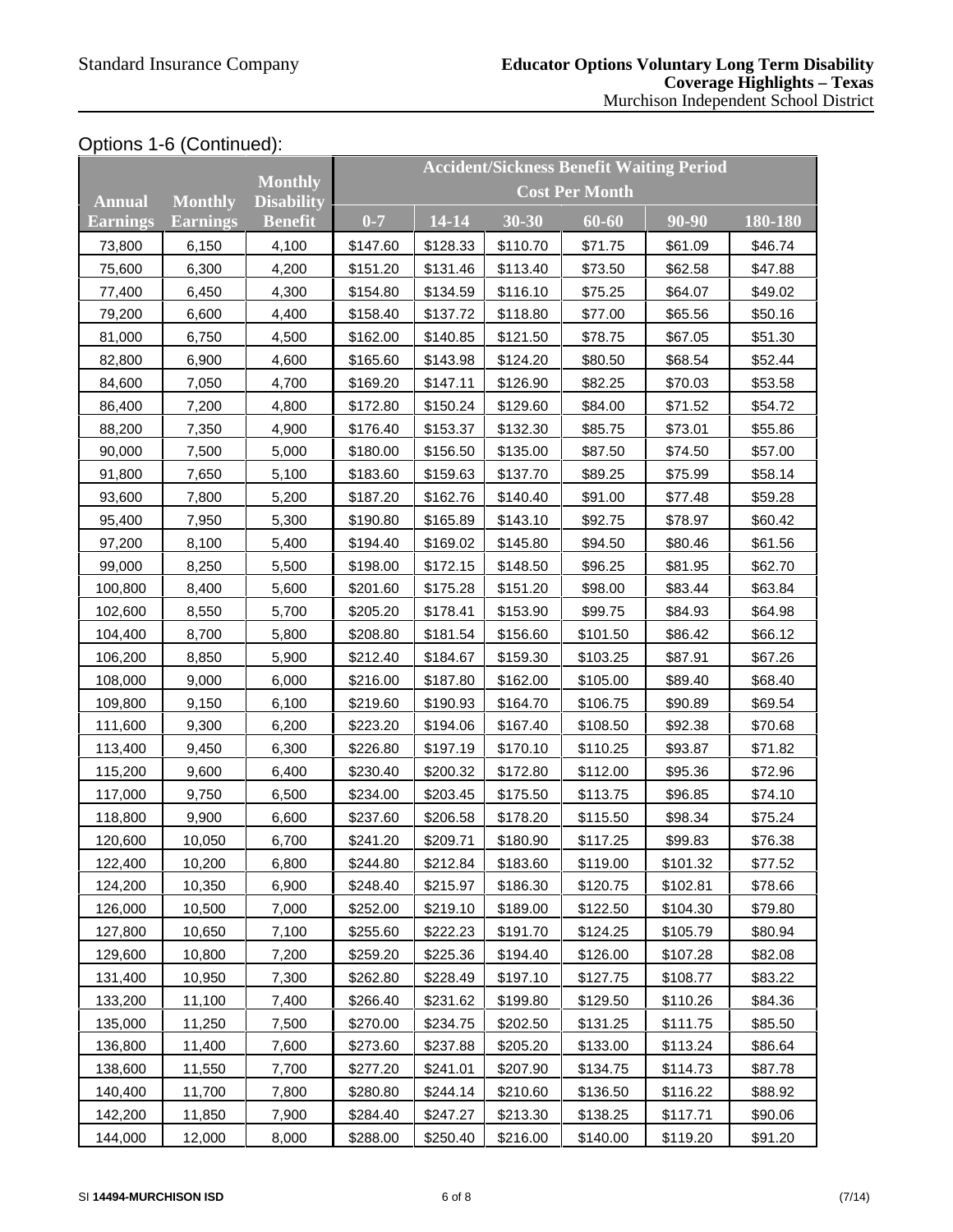# Options 7-12:

|               |                 |                                     |                       |          |           | <b>Accident/Sickness Benefit Waiting Period</b> |         |         |
|---------------|-----------------|-------------------------------------|-----------------------|----------|-----------|-------------------------------------------------|---------|---------|
| <b>Annual</b> | <b>Monthly</b>  | <b>Monthly</b><br><b>Disability</b> | <b>Cost Per Month</b> |          |           |                                                 |         |         |
| Earnings      | <b>Earnings</b> | <b>Benefit</b>                      | $0 - 7$               | 14-14    | $30 - 30$ | 60-60                                           | 90-90   | 180-180 |
| 3,600         | 300             | 200                                 | \$7.68                | \$6.76   | \$5.74    | \$3.72                                          | \$3.22  | \$2.36  |
| 5,400         | 450             | 300                                 | \$11.52               | \$10.14  | \$8.61    | \$5.58                                          | \$4.83  | \$3.54  |
| 7,200         | 600             | 400                                 | \$15.36               | \$13.52  | \$11.48   | \$7.44                                          | \$6.44  | \$4.72  |
| 9,000         | 750             | 500                                 | \$19.20               | \$16.90  | \$14.35   | \$9.30                                          | \$8.05  | \$5.90  |
| 10,800        | 900             | 600                                 | \$23.04               | \$20.28  | \$17.22   | \$11.16                                         | \$9.66  | \$7.08  |
| 12,600        | 1,050           | 700                                 | \$26.88               | \$23.66  | \$20.09   | \$13.02                                         | \$11.27 | \$8.26  |
| 14,400        | 1,200           | 800                                 | \$30.72               | \$27.04  | \$22.96   | \$14.88                                         | \$12.88 | \$9.44  |
| 16,200        | 1,350           | 900                                 | \$34.56               | \$30.42  | \$25.83   | \$16.74                                         | \$14.49 | \$10.62 |
| 18,000        | 1,500           | 1,000                               | \$38.40               | \$33.80  | \$28.70   | \$18.60                                         | \$16.10 | \$11.80 |
| 19,800        | 1,650           | 1,100                               | \$42.24               | \$37.18  | \$31.57   | \$20.46                                         | \$17.71 | \$12.98 |
| 21,600        | 1,800           | 1,200                               | \$46.08               | \$40.56  | \$34.44   | \$22.32                                         | \$19.32 | \$14.16 |
| 23,400        | 1,950           | 1,300                               | \$49.92               | \$43.94  | \$37.31   | \$24.18                                         | \$20.93 | \$15.34 |
| 25,200        | 2,100           | 1,400                               | \$53.76               | \$47.32  | \$40.18   | \$26.04                                         | \$22.54 | \$16.52 |
| 27,000        | 2,250           | 1,500                               | \$57.60               | \$50.70  | \$43.05   | \$27.90                                         | \$24.15 | \$17.70 |
| 28,800        | 2,400           | 1,600                               | \$61.44               | \$54.08  | \$45.92   | \$29.76                                         | \$25.76 | \$18.88 |
| 30,600        | 2,550           | 1,700                               | \$65.28               | \$57.46  | \$48.79   | \$31.62                                         | \$27.37 | \$20.06 |
| 32,400        | 2,700           | 1,800                               | \$69.12               | \$60.84  | \$51.66   | \$33.48                                         | \$28.98 | \$21.24 |
| 34,200        | 2,850           | 1,900                               | \$72.96               | \$64.22  | \$54.53   | \$35.34                                         | \$30.59 | \$22.42 |
| 36,000        | 3,000           | 2,000                               | \$76.80               | \$67.60  | \$57.40   | \$37.20                                         | \$32.20 | \$23.60 |
| 37,800        | 3,150           | 2,100                               | \$80.64               | \$70.98  | \$60.27   | \$39.06                                         | \$33.81 | \$24.78 |
| 39,600        | 3,300           | 2,200                               | \$84.48               | \$74.36  | \$63.14   | \$40.92                                         | \$35.42 | \$25.96 |
| 41,400        | 3,450           | 2,300                               | \$88.32               | \$77.74  | \$66.01   | \$42.78                                         | \$37.03 | \$27.14 |
| 43,200        | 3,600           | 2,400                               | \$92.16               | \$81.12  | \$68.88   | \$44.64                                         | \$38.64 | \$28.32 |
| 45,000        | 3,750           | 2,500                               | \$96.00               | \$84.50  | \$71.75   | \$46.50                                         | \$40.25 | \$29.50 |
| 46,800        | 3,900           | 2,600                               | \$99.84               | \$87.88  | \$74.62   | \$48.36                                         | \$41.86 | \$30.68 |
| 48,600        | 4,050           | 2,700                               | \$103.68              | \$91.26  | \$77.49   | \$50.22                                         | \$43.47 | \$31.86 |
| 50,400        | 4,200           | 2,800                               | \$107.52              | \$94.64  | \$80.36   | \$52.08                                         | \$45.08 | \$33.04 |
| 52,200        | 4,350           | 2,900                               | \$111.36              | \$98.02  | \$83.23   | \$53.94                                         | \$46.69 | \$34.22 |
| 54,000        | 4,500           | 3,000                               | \$115.20              | \$101.40 | \$86.10   | \$55.80                                         | \$48.30 | \$35.40 |
| 55,800        | 4,650           | 3,100                               | \$119.04              | \$104.78 | \$88.97   | \$57.66                                         | \$49.91 | \$36.58 |
| 57,600        | 4,800           | 3,200                               | \$122.88              | \$108.16 | \$91.84   | \$59.52                                         | \$51.52 | \$37.76 |
| 59,400        | 4,950           | 3,300                               | \$126.72              | \$111.54 | \$94.71   | \$61.38                                         | \$53.13 | \$38.94 |
| 61,200        | 5,100           | 3,400                               | \$130.56              | \$114.92 | \$97.58   | \$63.24                                         | \$54.74 | \$40.12 |
| 63,000        | 5,250           | 3,500                               | \$134.40              | \$118.30 | \$100.45  | \$65.10                                         | \$56.35 | \$41.30 |
| 64,800        | 5,400           | 3,600                               | \$138.24              | \$121.68 | \$103.32  | \$66.96                                         | \$57.96 | \$42.48 |
| 66,600        | 5,550           | 3,700                               | \$142.08              | \$125.06 | \$106.19  | \$68.82                                         | \$59.57 | \$43.66 |
| 68,400        | 5,700           | 3,800                               | \$145.92              | \$128.44 | \$109.06  | \$70.68                                         | \$61.18 | \$44.84 |
| 70,200        | 5,850           | 3,900                               | \$149.76              | \$131.82 | \$111.93  | \$72.54                                         | \$62.79 | \$46.02 |
| 72,000        | 6,000           | 4,000                               | \$153.60              | \$135.20 | \$114.80  | \$74.40                                         | \$64.40 | \$47.20 |